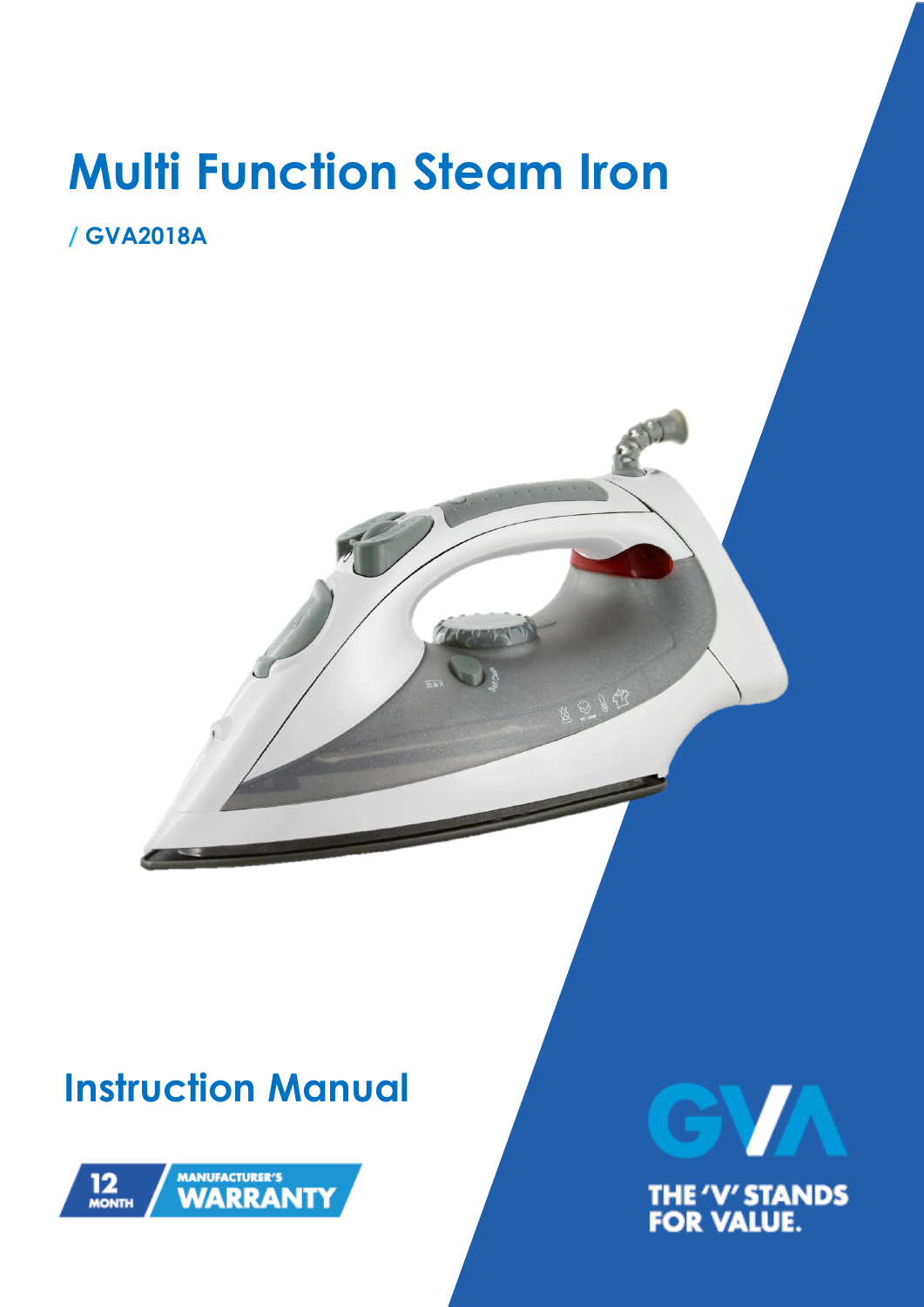# **Contents**

2

| <b>Important Safety Instructions</b> |   |
|--------------------------------------|---|
| Parts of your iron                   |   |
| Operation Instructions               |   |
| <b>Temperature Control Setting</b>   | 8 |
| Storage                              | 9 |
| Care and Cleaning                    | 9 |
| FAQ                                  |   |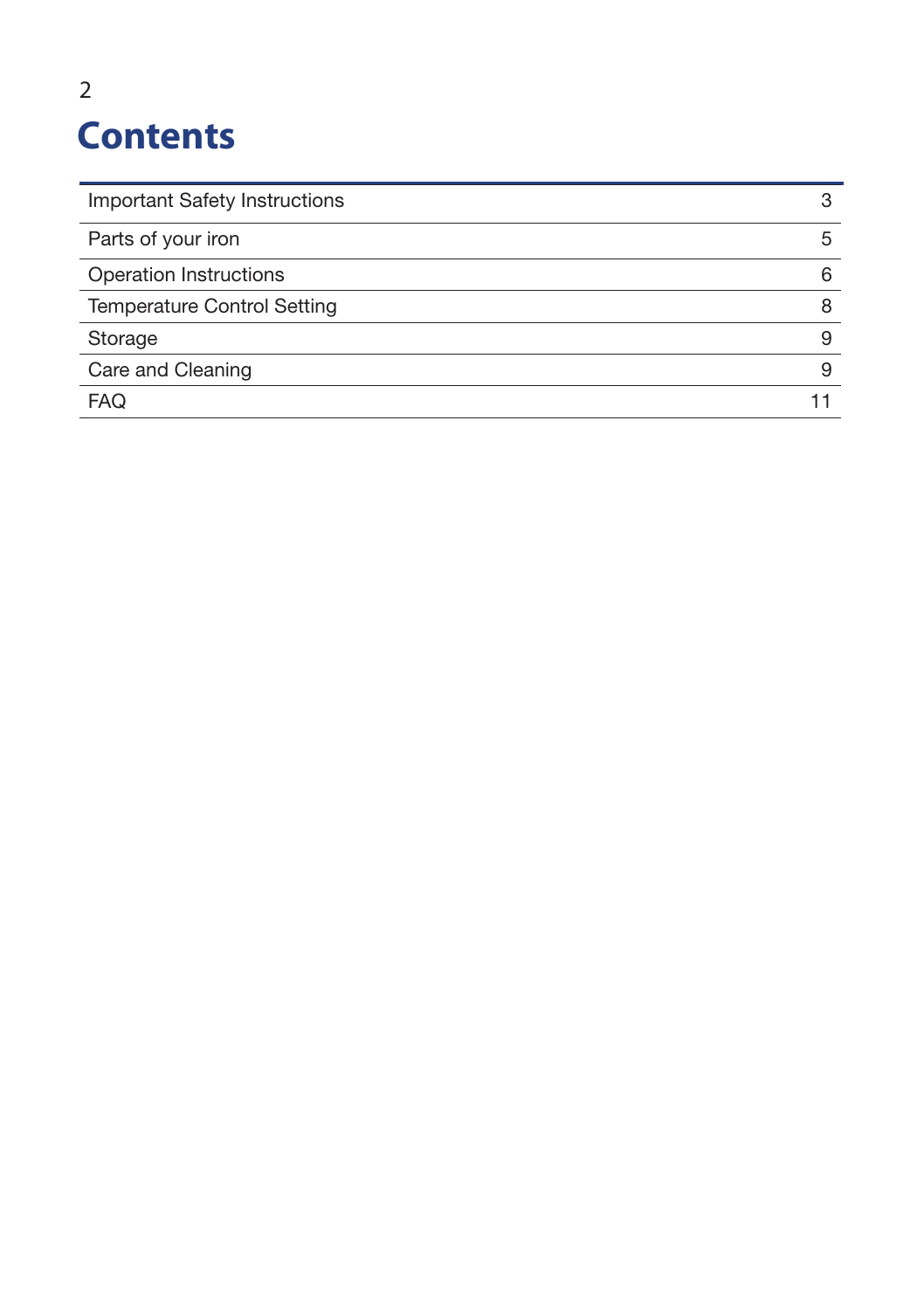### **Important Safety Instructions**

Read this manual thoroughly before first use, even if you are familiar with this type of product. The safety precautions enclosed herein reduce the risk of fire, electric shock and injury when correctly adhered to. Keep the manual in a safe place for future reference, along with the completed warranty card, purchase receipt and carton. If applicable, pass these instructions on to the next owner of the appliance.

Always follow basic safety precautions and accident prevention measures when using an electrical appliance, including the following:

#### **Electrical safety and cord handling**

- **• Voltage:** Make sure your outlet voltage and circuit frequency correspond to the voltage indicated on the appliance rating label and your outlet socket is properly earthed. If this is not the case, do not use the iron.
- **• Separate circuit:** Do not use any other appliance at the same time on the same electrical circuit as it may overload the circuit and trip the circuit breaker.
- **• Water:** To reduce the risk of electrocution, never operate the iron with wet hands. **Never immerse the cord, plug or iron in water or other liquid**.
- **No extension cord:** Do not use this iron with an extension cord.
- **Protect the power cord.** Do not damage the cord, do not kink or squash it and protect it from sharp edges. Do not let the cord touch any hot surface, including the ironing sole plate. Run the cord in such a way that there will be no risk of anyone pulling it inadvertently or tripping over it during use. Unwind and straighten the cord before use. Do not roll the cord around the iron for storage until the iron has cooled down, then loop the cord loosely around the iron.
- **• Damage:** Do not pick up or operate the appliance after it malfunctions, is leaking or has been dropped or damaged in any manner. Do not use it if it works intermittently or stops working entirely. **In case of damage, contact the after sales support line for advice.**
- **• Damaged cord:** If the power supply cord is damaged, do not attempt to change it yourself. A damaged cord or plug must be replaced by the manufacturer or a qualified person in order to avoid a hazard.
- **• Repair:** To avoid the risk of electric shock, do not disassemble the iron. Incorrect reassembly can cause a risk of electric shock when the iron is used. Never insert any objects into the appliance.
- **• Disconnect:** Turn all controls off and unplug the iron from the power socket before filling the water tank with water, before emptying the tank and after use. Grip the plug when disconnecting, do not pull on the cord.
- **• RCA:** Unless your home is already fitted with a residual current device (safety switch), we recommend installing an RCD with a rated residual operating current not exceeding 30mA to provide additional safety protection when using electrical appliances. See your electrician for professional advice.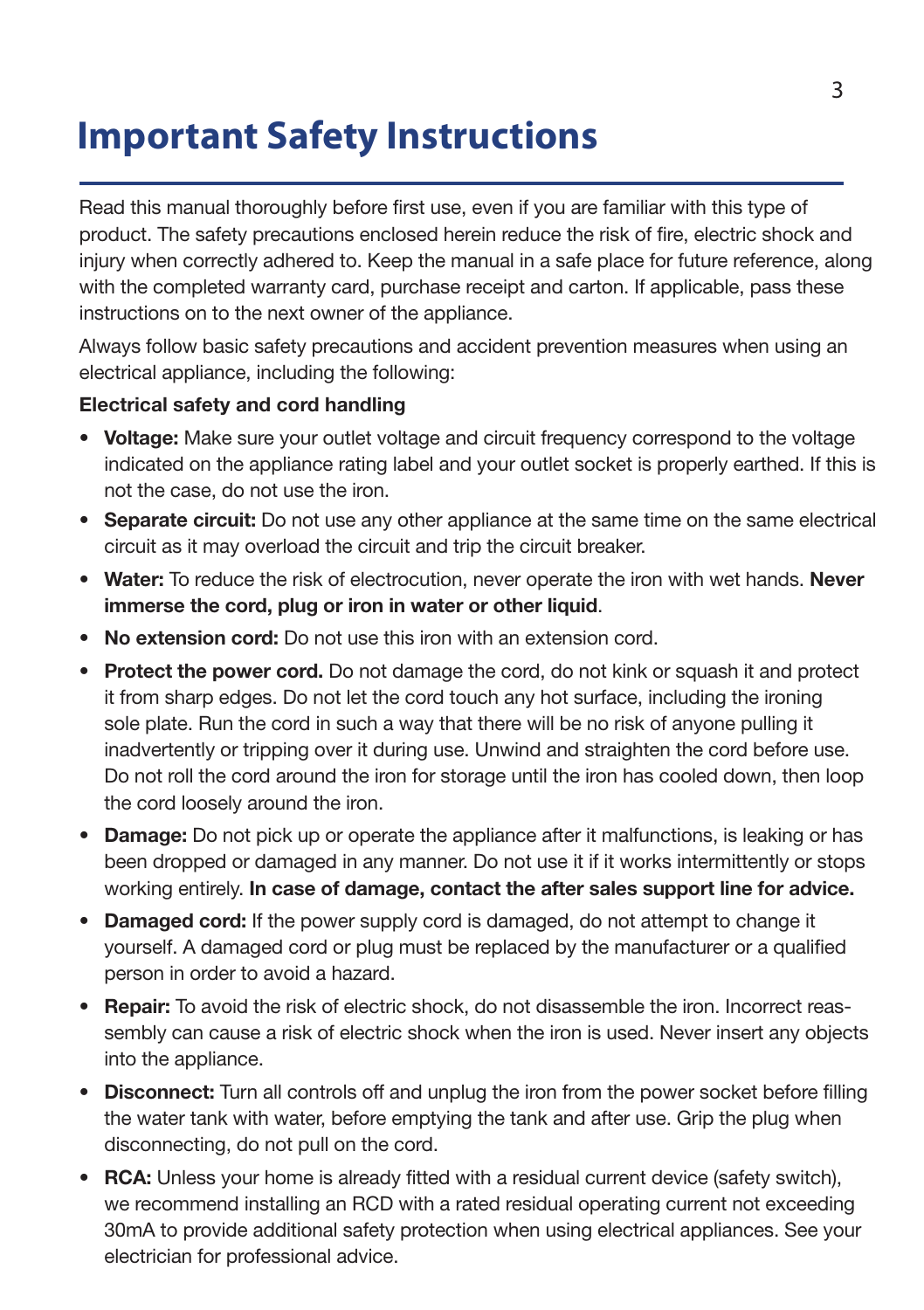# **Important Safety Instructions (Cont.)**

#### **Usage conditions and restrictions**

- **• Domestic use only:** This appliance is designed and intended for indoor household use only. It is neither suitable for commercial nor for outdoor use.
- **• Purpose:** Do not use this iron for anything other than its intended purpose and only use it as described in this manual.
- **• Usage restriction:** The appliance is not intended for use by persons (including children) with reduced physical, sensory or mental capabilities, or lack of experience and knowledge, unless they have been given supervision or instruction concerning use of the appliance by a person responsible for their safety.
- **• Children:** Young children should be supervised to ensure they do not play with the appliance. Close supervision is necessary when any appliance is used by or near children. Do not let children touch the iron while it is in use.
- **• Liability:** Improper use or installation may result in the risk of fire, electric shock and/ or injury. We assume no liability for any eventual damages caused by improper use or inappropriate handling, or by any other noncompliance with the instructions in this manual.

#### **Safe operation**

- **• Work surface:** Only use and rest the appliance on a firm, flat and stable surface.
- **• Water tank:** Only fill water into the water tank. Do not add scented water, vinegar or any other additives into the water tank; they can damage the iron. Empty the water tank after use.
- **• Water inlet:** Do not open the water inlet cover during use.
- **• Temperature control:** Ensure the temperature dial is set to the minimum (MIN) position before plugging the iron into a wall outlet and before unplugging it.
- **• Heel rest position:** When not in use or during storage, place the iron upright (on its heel rest position) on a flat surface to avoid overturning.
- **• Unattended:** Do not leave the appliance unattended when it is connected to a mains power supply outlet or when it is resting on an ironing board.

#### **CAUTION: Hot!**

- The iron generates high temperature steam that can cause scalding. Always handle with care and warn other users of potential danger.
- Do not touch the iron rest or sole plate during or just after ironing. It is hot!
- Use caution when you turn a steam iron upside down there may be hot water in the reservoir.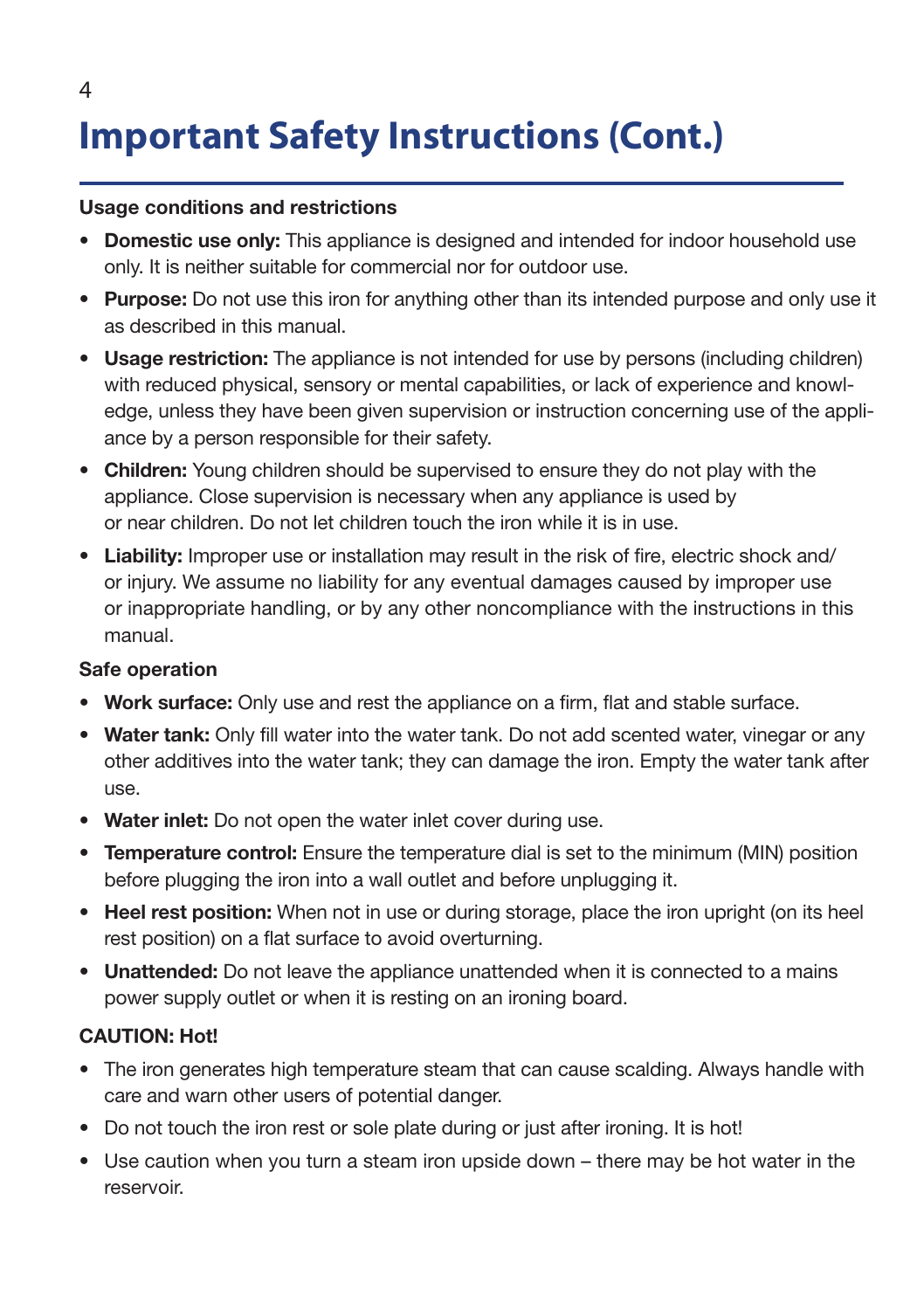### **Parts of your Iron**

- 1. Temperature control<br>2. Burst of steam buttor
- 2. Burst of steam button
- 3. Spray button
- 4. Spray nozzle<br>5. Water inlet
- 5. Water inlet
- 6. Pilot light<br>7. Steam cor
- Steam control knob
- 8. Stainless Steel plate<br>9. Water tank
- Water tank
- 10. Self-clean button

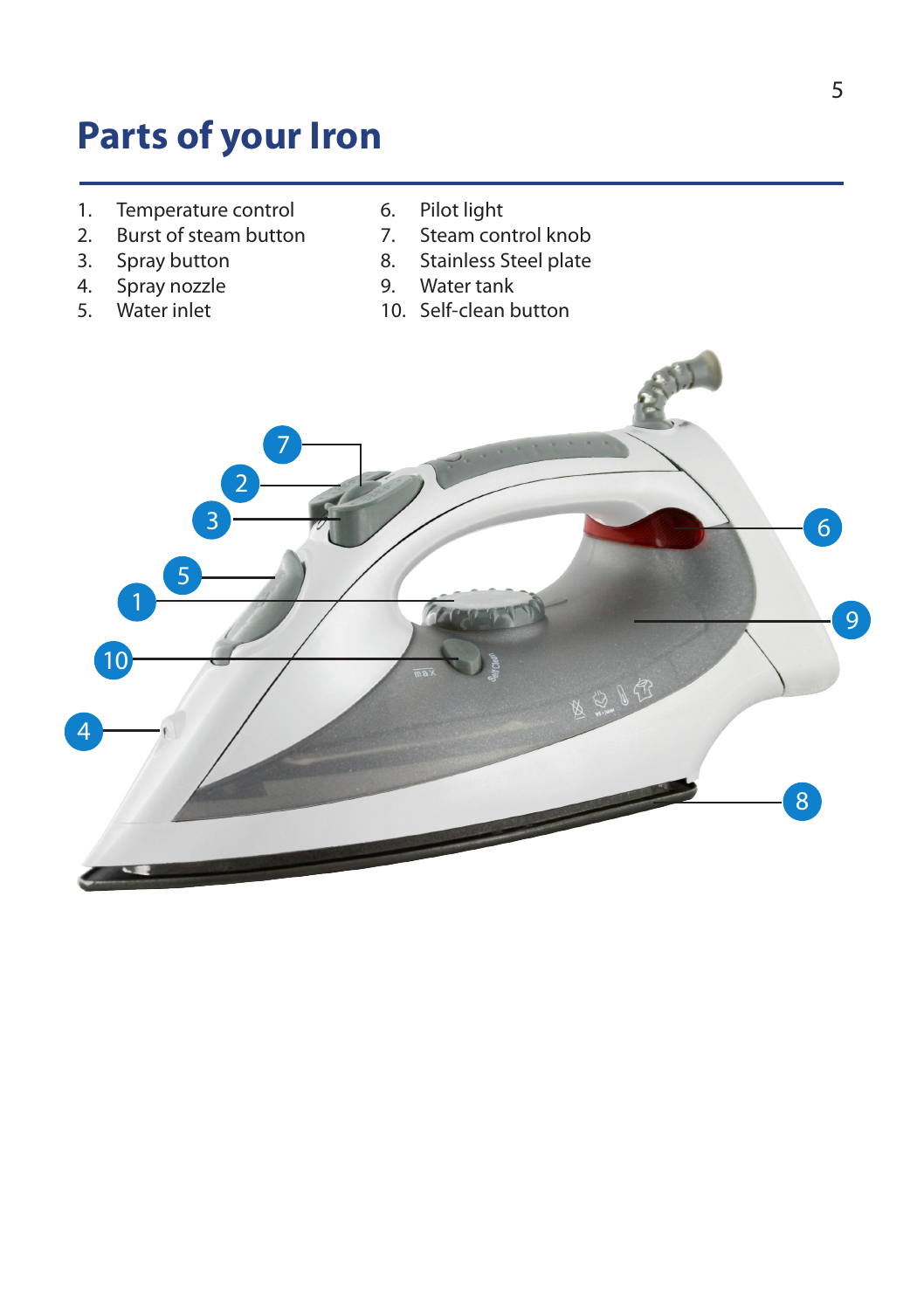# **Operation Instructions**

#### **Ironing**

6

#### CHOICE OF WATER

- This iron can be used with normal tap water.
- If the water in your area is particularly hard, it is advisable to use distilled or demineralized water.
- Do not use chemically descaled water or any other liquids for refilling.

#### HOW TO FILL IN WATER

- Set the Steam Control knob to "0" and the Temperature Control Dial to OFF.
- • Unplug the iron from the wall outlet, and wait for the iron to cool down.
- • Pour water into the water inlet. - Fill up to maximum level "MAX" of the water tank.

#### BEFORE USE

- Connect the iron to a suitable mains supply outlet.
- • Ensure that the steam control knob is in position "0"
- • Select the setting on the temperature control.
- • When the pilot light turns off, the required temperature is reached. The iron is ready for use.
- • If the temperature of the sole plate has dropped below the set ironing temperature, the temperature pilot turns on.
- If the pilot light turns on, wait for it to go out before you start ironing.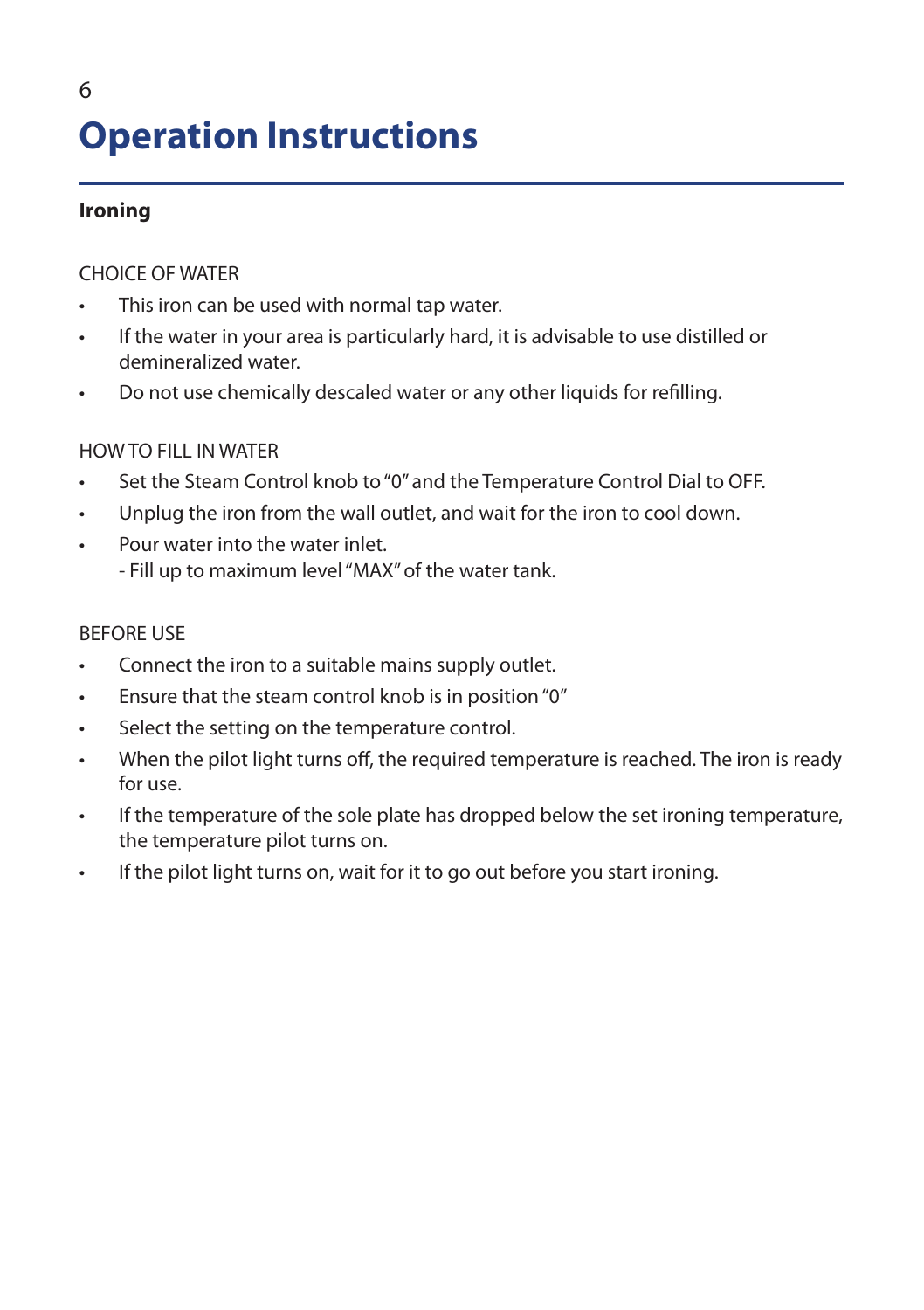## **Operation Instructions (Cont.)**

#### **Spraying**

This function can be used any time and it does not affect the ironing temperature.

- Fill water into the iron.
- Aim the nozzle towards the garment.
- Press the spray button.

#### **Steam Ironing**

This function can be used only at higher ironing temperature

**for moderate steam** 

**A A** or MAX for maximum steam

- Fill water into the iron
- Stand the iron upright.
- • Connect the iron to a suitable mains supply outlet.
- Turn the temperature control to a desired temperature.
- The pilot light turns off when the required temperature is reached. The iron is ready for use.
- Turn the steam knob to the required position, steam starts coming out from the holes in the sole plate.
- **NOTE:** When steam ironing, water may drip from the sole plate if temperature has been set too low. If this happens, turn the temperature control to the advised position. Wait until the appropriate temperature has been reached.

#### **Burst of Steam**

This function provides an extra mount of steam to remove stubborn wrinkles.

- Fill the iron with water
- • Turn the temperature control to the position "MAX"
- • The pilot light turns off when the required temperature is reached.
- The iron is ready for use.
- • Press the Burst of Steam button once.
- Steam will penetrate into the garment removing the wrinkles.
- Wait a few seconds before pressing the steam control knob again when there are stubborn wrinkles.

Usually all wrinkles can be removed within pressing three times.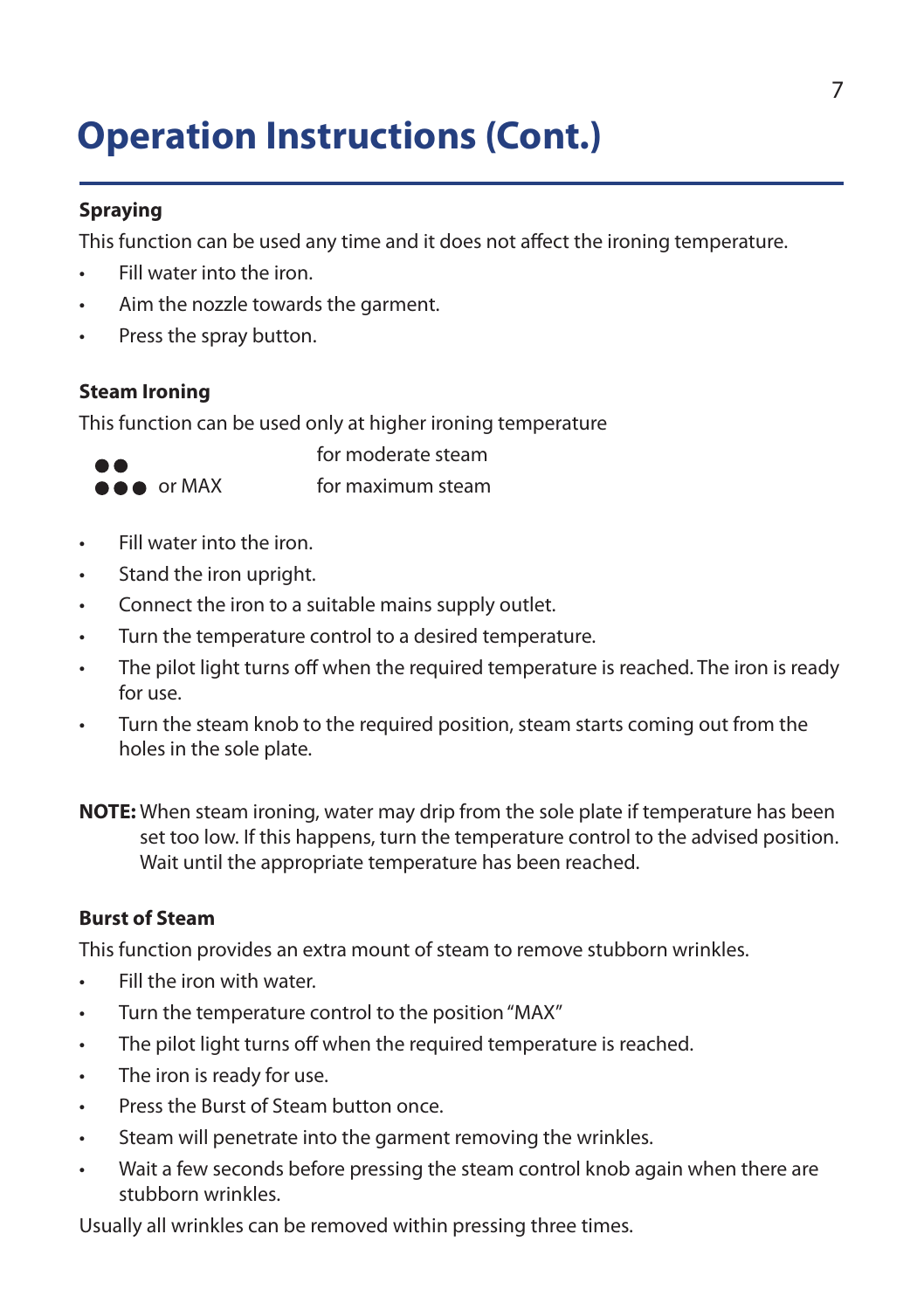# **Temperature Control Setting**

Always check garment label for ironing instructions before ironing garment.

If the ironing instructions are missing, then the table below may help you.

First you should sort the laundry: Wool with wool, Cotton with cotton etc. Start ironing the fabrics requiring the lowest temperature and progress to the higher ones because the iron heats up quicker than it cools down.

If the fabric consist of various kinds of fibres (e.g. cotton with polyester) you must always select the ironing temperature for the material with the lowest advised temperature.

| Instructions on<br>textile label | Fibre type                                                                                      | Temp<br>control         | Steam<br>control |
|----------------------------------|-------------------------------------------------------------------------------------------------|-------------------------|------------------|
|                                  | Synthetic (eg Acrylic, Acetate, Viscose<br>(Rayon) Polyamide (Nylon), Polyester)<br><b>Silk</b> |                         | No steam         |
|                                  | Wool                                                                                            |                         | No steam         |
|                                  | Cotton                                                                                          | $\bullet\bullet\bullet$ |                  |
| $\bullet\bullet\bullet$          | Linen                                                                                           | <b>MAX</b>              | Steam            |
|                                  |                                                                                                 | Do not iron             |                  |

#### **Setting the Temperature**

8

- 1. Insert the plug in the wall socket and stand the iron upright.
- 2. Turn the temperature control knob to the desired temperature setting.
- 3. The desired temperature has been reached when the pilot light has turned off. The pilot light will turn on and off from time to time, indicating that the selected temperature is being maintained.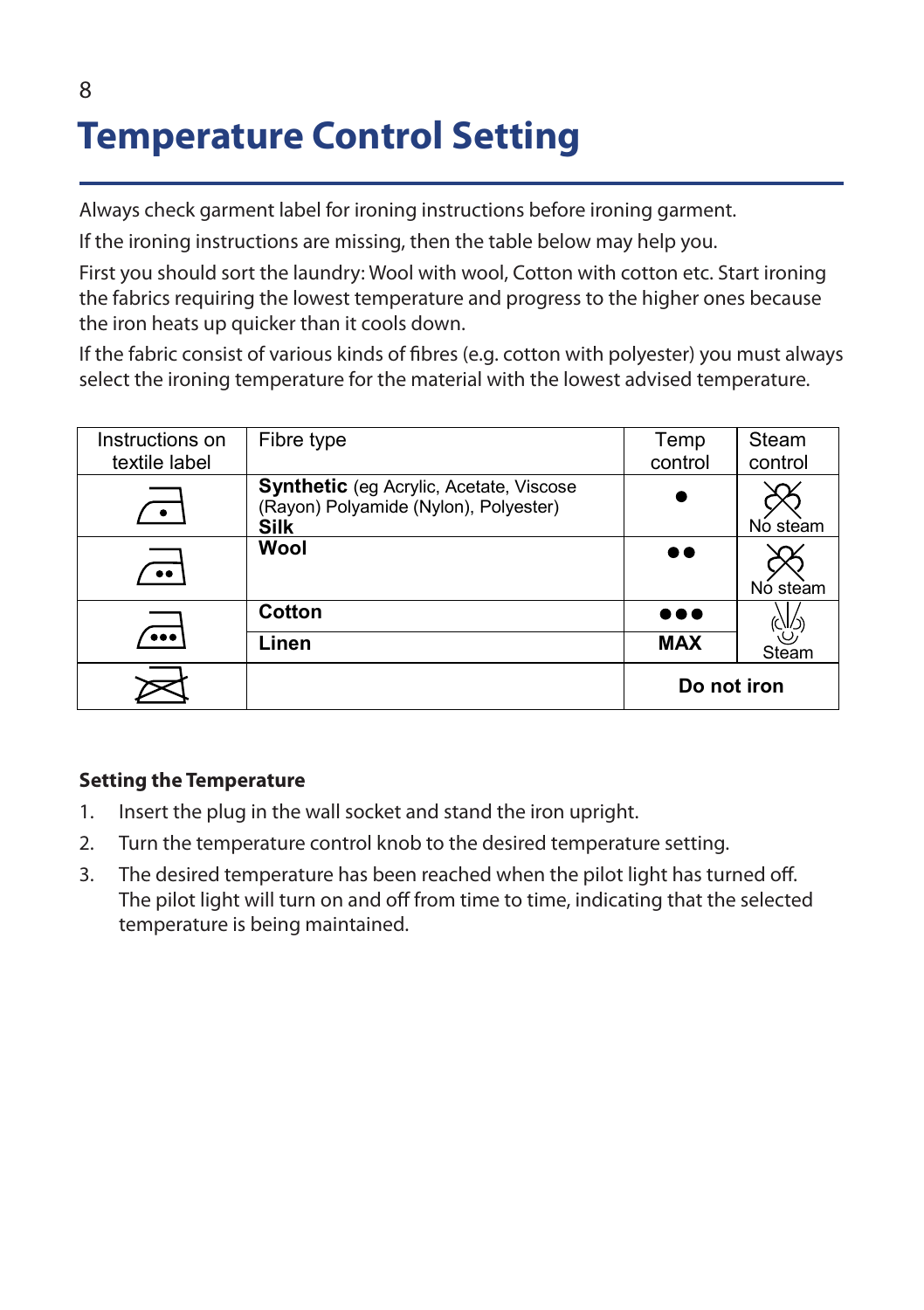### **Storage**

- • Turn the temperature control to "OFF " and set the steam control knob to position  $^{\prime\prime}$ <sup>"</sup>
- Disconnect the iron from the wall outlet.
- Pour any remaining water out of the water tank.
- Stand the iron upright and let it cool down completely.
- The power cord can then be wound around the iron.
- Always store the iron in an upright position.

### **Care and Cleaning**

- 1. Turn the temperature control dial to OFF, then disconnect the iron from the wall outlet and let it cool down completely.
- 2. Deposits and other residues on the sole plate can be removed with a cloth soaked in a vinegar/water solution.
- 3. The casing may the wiped with a damp cloth and then polished with a dry one.
- 4. Never use any abrasives to clean the sole plate.
- 5. Keep the sole plate smooth; avoid contact with metal objects.
- 6. When you have finished ironing or when you are leaving iron unattended: - Turn the steam control knob to position "0", and the temperature control dial to OFF.
	- Stand the iron upright.
	- Disconnect the iron from the wall outlet.
- 7. Do not allow children to touch the iron or the power cord when ironing.
- 8. Do not immerse the iron or the cord into water or any other liquid.
- 9. Do not touch hot metal hot metal parts, hot water or steam. These parts become hot and may cause bums. Take care if you turn the iron upside downs there may be not hot water in the tank.
- 10. The plug and cord should not be allowed to touch the hot sole plate. Let the iron cool down completely before taking it away. Roll the power cord around the iron for storage.
- 11. Disconnect the iron from the wall outlet while filling with water or when emptying the water after use.
- 12. The iron is for household use only.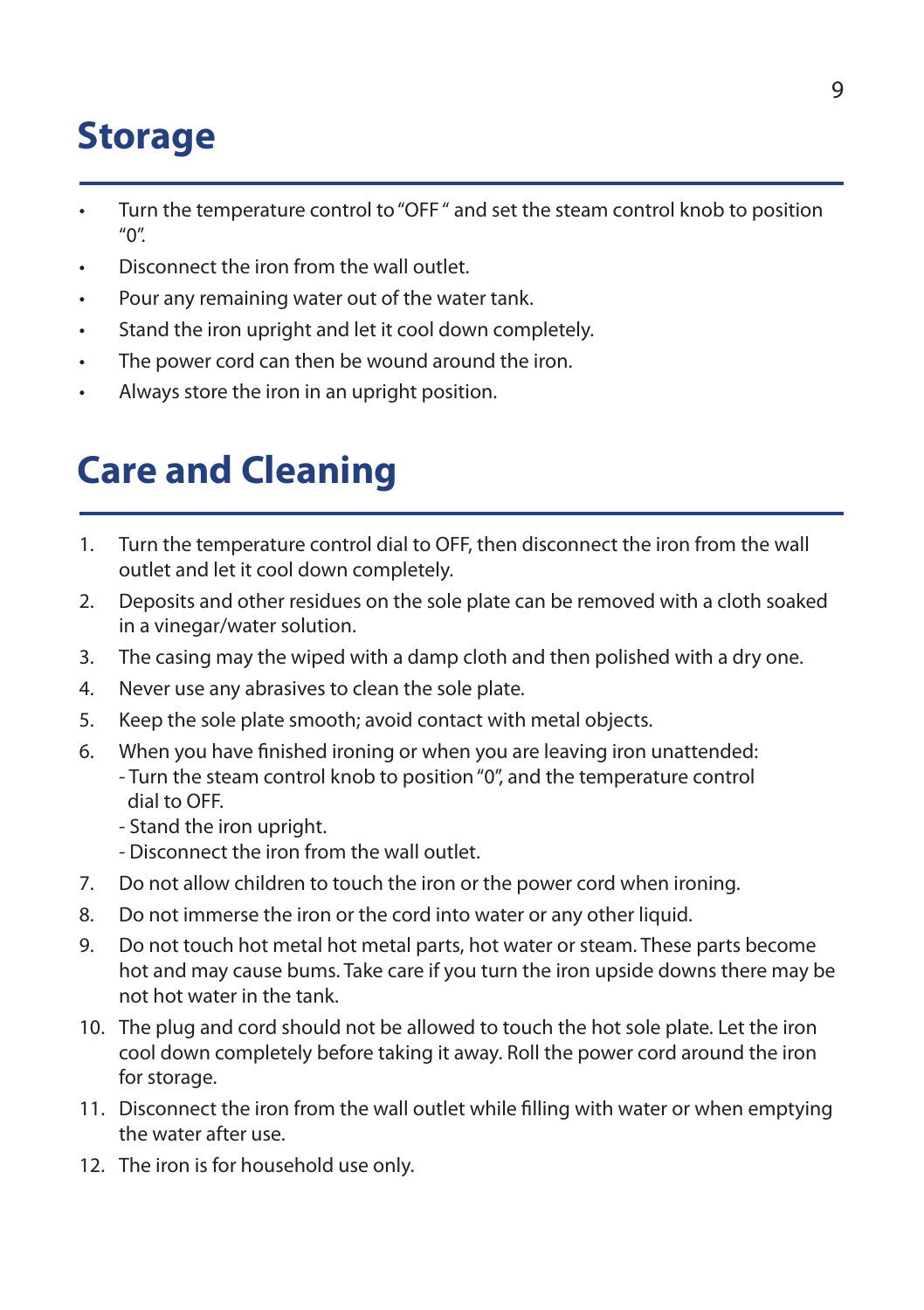# **Care and Cleaning (Cont.)**

#### **NOTES:**

10

- The iron may smoke slightly when switched on for the first time. It will not happen again after two uses.
- Before using for the first time remove any protective films or stickers from the sole plate and the cabinet. Clean the sole plate with a soft cloth.
- • When using the iron for the first time, test it on an old piece of fabric to ensure that the sole plate and water tank are completely clean. Use burst of steam.

#### **Self-Cleaning**

This function removes the scales and minerals built up in the Steam Chamber. Before FIRST USE and after steaming function has been used over 5 hours, the sole plate needs to self-clean.

- 1. Fill the iron as described in "How to Fill Water", fill the water tank up to half.
- 2. Place the iron on a surface in upright standing position.
- 3. Connect to a mains supply outlet and turn on the iron.
- 4. Select the LINEN (MAX) wait till thermostat light switches off.
- 5. Disconnect the iron from mains supply outlet.
- 6. Hold the iron horizontally over a sink.
- 7. Press and hold the Self-Cleaning knob.
- 8. Steam and boiling hot water will drain from the holes on the sole plate washing away the scales and minerals that have built up inside the steam chamber.
- 9. Gently move the iron back and forth until the water tank is empty.
- 10. When Self-Cleaning is complete, release the Self-Cleaning knob.
- 11. Rest your steam iron back on its heel rest and allow it to fully cool down.
- 12. Wipe the sole plate with a cold damp cloth.

CAUTION: Keep skin/body away from the hot water.